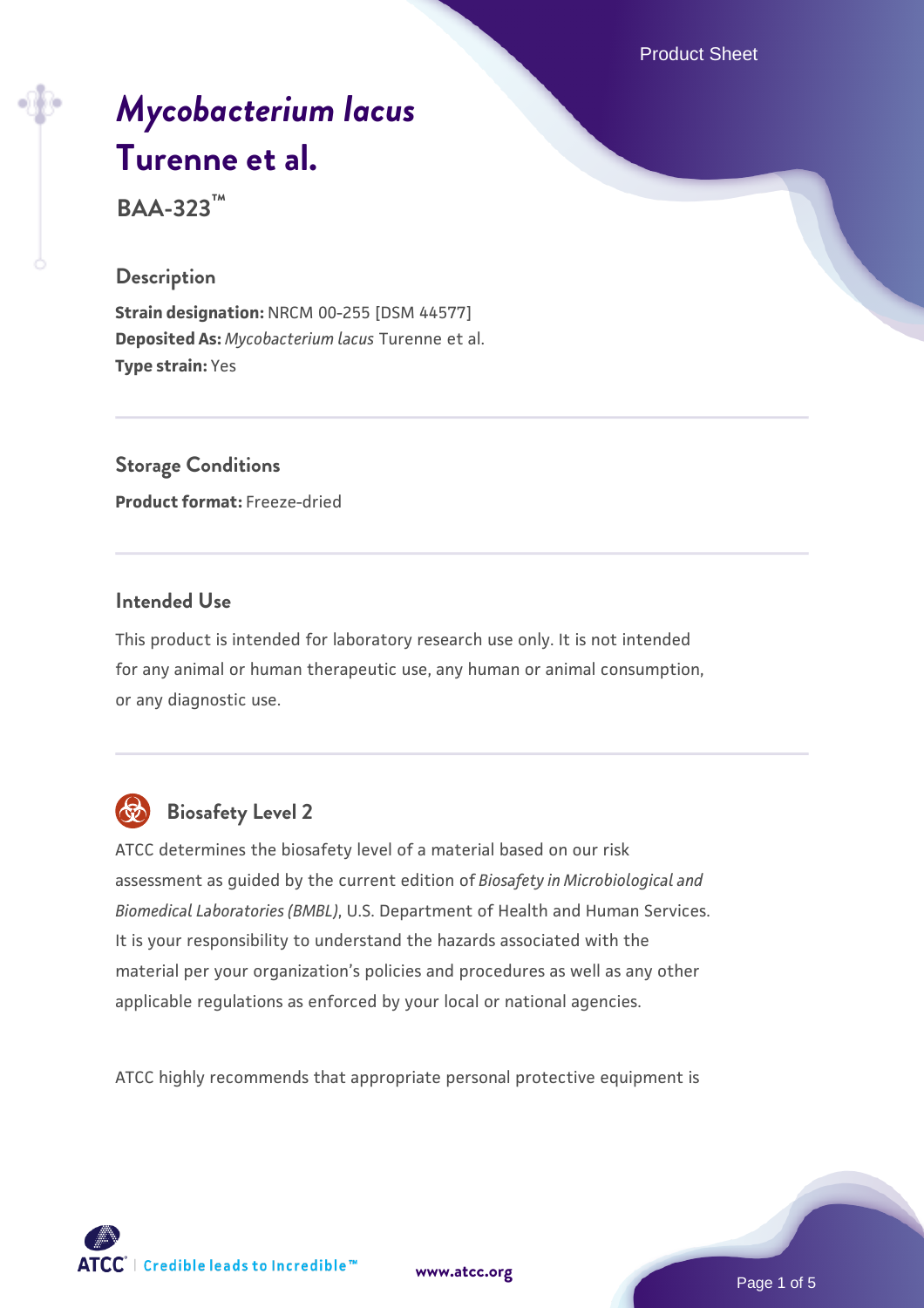# *[Mycobacterium lacus](https://www.atcc.org/products/baa-323)* [Turenne et al.](https://www.atcc.org/products/baa-323) Product Sheet **BAA-323**

always used when handling vials. For cultures that require storage in liquid nitrogen, it is important to note that some vials may leak when submersed in liquid nitrogen and will slowly fill with liquid nitrogen. Upon thawing, the conversion of the liquid nitrogen back to its gas phase may result in the vial exploding or blowing off its cap with dangerous force creating flying debris. Unless necessary, ATCC recommends that these cultures be stored in the vapor phase of liquid nitrogen rather than submersed in liquid nitrogen.

# **Certificate of Analysis**

For batch-specific test results, refer to the applicable certificate of analysis that can be found at www.atcc.org.

#### **Growth Conditions**

**Medium:**  [ATCC Medium 0173: Middlebrook 7H10 Agar w/ OADC](https://www.atcc.org/-/media/product-assets/documents/microbial-media-formulations/0/1/7/3/atcc-medium-0173.pdf?rev=2fcd87d0ebaf471d8aa6aba3758ef39f) **Temperature:** 37°C **Atmosphere:** Aerobic

#### **Handling Procedures**

1. Open vial according to enclosed instructions.

2. From a single tube of the recommended broth (5 to 6 ml), withdraw approximately 0.5 to 1.0 ml with a Pasteur or

1.0 ml pipette and use to rehydrate the entire pellet.

3. Aseptically transfer the rehydrated pellet back into the broth tube. Mix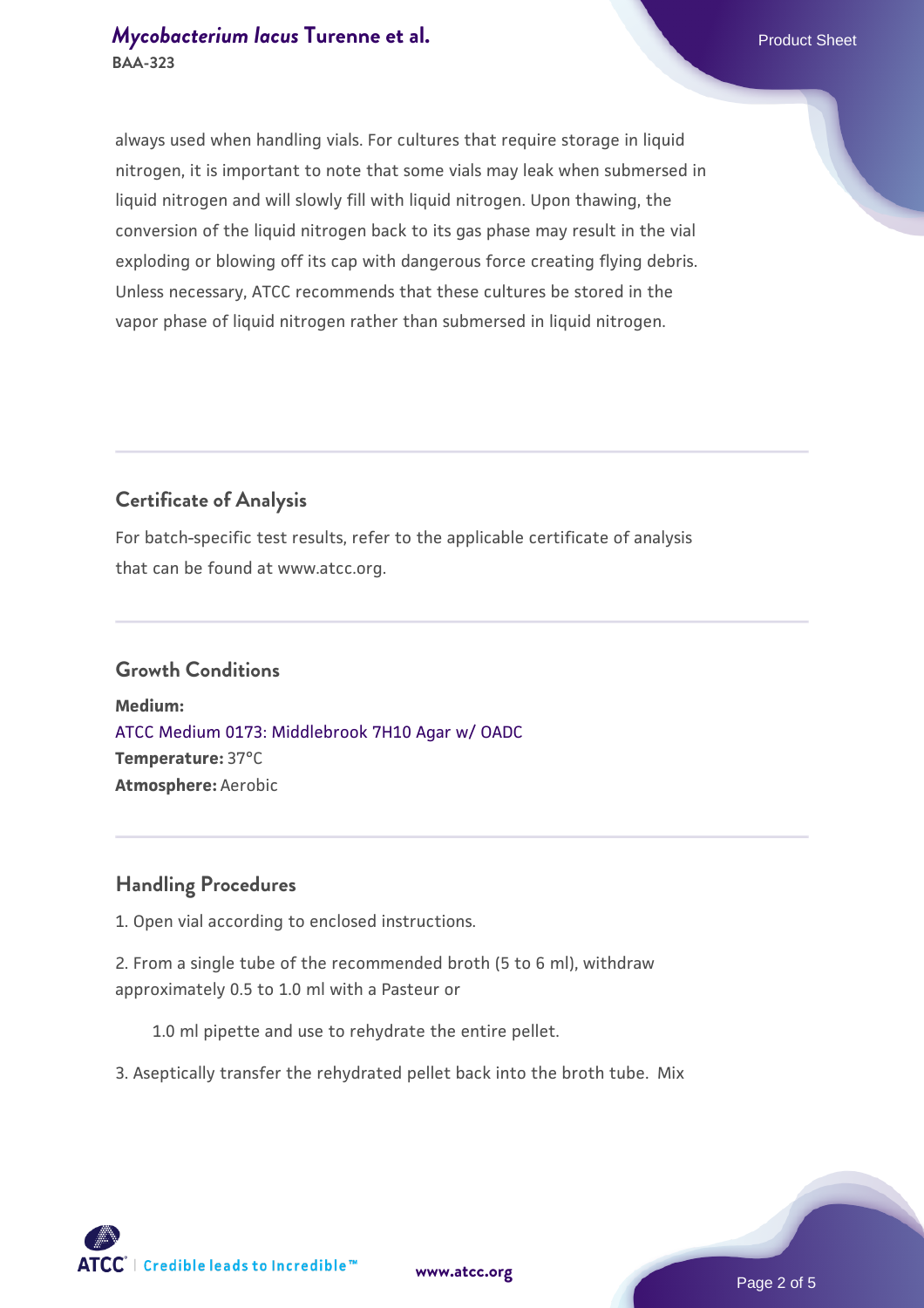well.

4. Heavily inoculate a slant of #90 and/or a plate of #173 agar.

5. After growth has been achieved, additional transfers may be made.

#### **Notes**

Growth on solid medium requires two to three weeks incubation. Colonies on #173 plates are small, circular, smooth, and white.

 Additional information on this culture is available on the ATCC web site at [www.atcc.org.](http://www.atcc.org/)

#### **Material Citation**

If use of this material results in a scientific publication, please cite the material in the following manner: *Mycobacterium lacus* Turenne et al. (ATCC BAA-323)

#### **References**

References and other information relating to this material are available at www.atcc.org.

#### **Warranty**

The product is provided 'AS IS' and the viability of ATCC® products is warranted for 30 days from the date of shipment, provided that the customer has stored and handled the product according to the information included on the product information sheet, website, and Certificate of



**[www.atcc.org](http://www.atcc.org)**

Page 3 of 5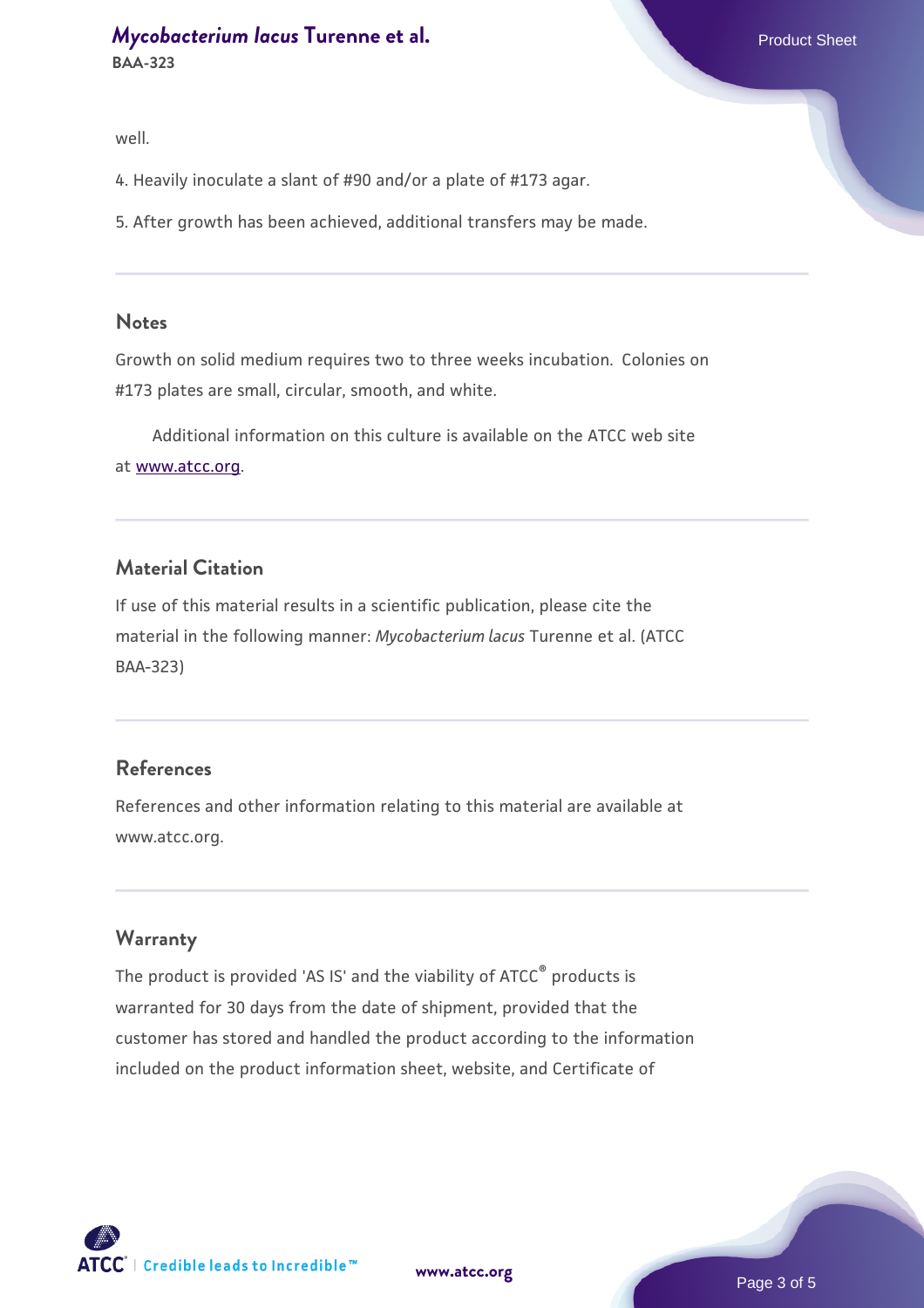# *[Mycobacterium lacus](https://www.atcc.org/products/baa-323)* [Turenne et al.](https://www.atcc.org/products/baa-323) **Product Sheet Allangeries Allangeries Allangeries Allangeries Product Sheet BAA-323**

Analysis. For living cultures, ATCC lists the media formulation and reagents that have been found to be effective for the product. While other unspecified media and reagents may also produce satisfactory results, a change in the ATCC and/or depositor-recommended protocols may affect the recovery, growth, and/or function of the product. If an alternative medium formulation or reagent is used, the ATCC warranty for viability is no longer valid. Except as expressly set forth herein, no other warranties of any kind are provided, express or implied, including, but not limited to, any implied warranties of merchantability, fitness for a particular purpose, manufacture according to cGMP standards, typicality, safety, accuracy, and/or noninfringement.

# **Disclaimers**

This product is intended for laboratory research use only. It is not intended for any animal or human therapeutic use, any human or animal consumption, or any diagnostic use. Any proposed commercial use is prohibited without a license from ATCC.

While ATCC uses reasonable efforts to include accurate and up-to-date information on this product sheet, ATCC makes no warranties or representations as to its accuracy. Citations from scientific literature and patents are provided for informational purposes only. ATCC does not warrant that such information has been confirmed to be accurate or complete and the customer bears the sole responsibility of confirming the accuracy and completeness of any such information.

This product is sent on the condition that the customer is responsible for and assumes all risk and responsibility in connection with the receipt, handling, storage, disposal, and use of the ATCC product including without limitation taking all appropriate safety and handling precautions to minimize health or environmental risk. As a condition of receiving the material, the customer agrees that any activity undertaken with the ATCC product and any progeny or modifications will be conducted in compliance with all applicable laws, regulations, and guidelines. This product is provided 'AS IS' with no